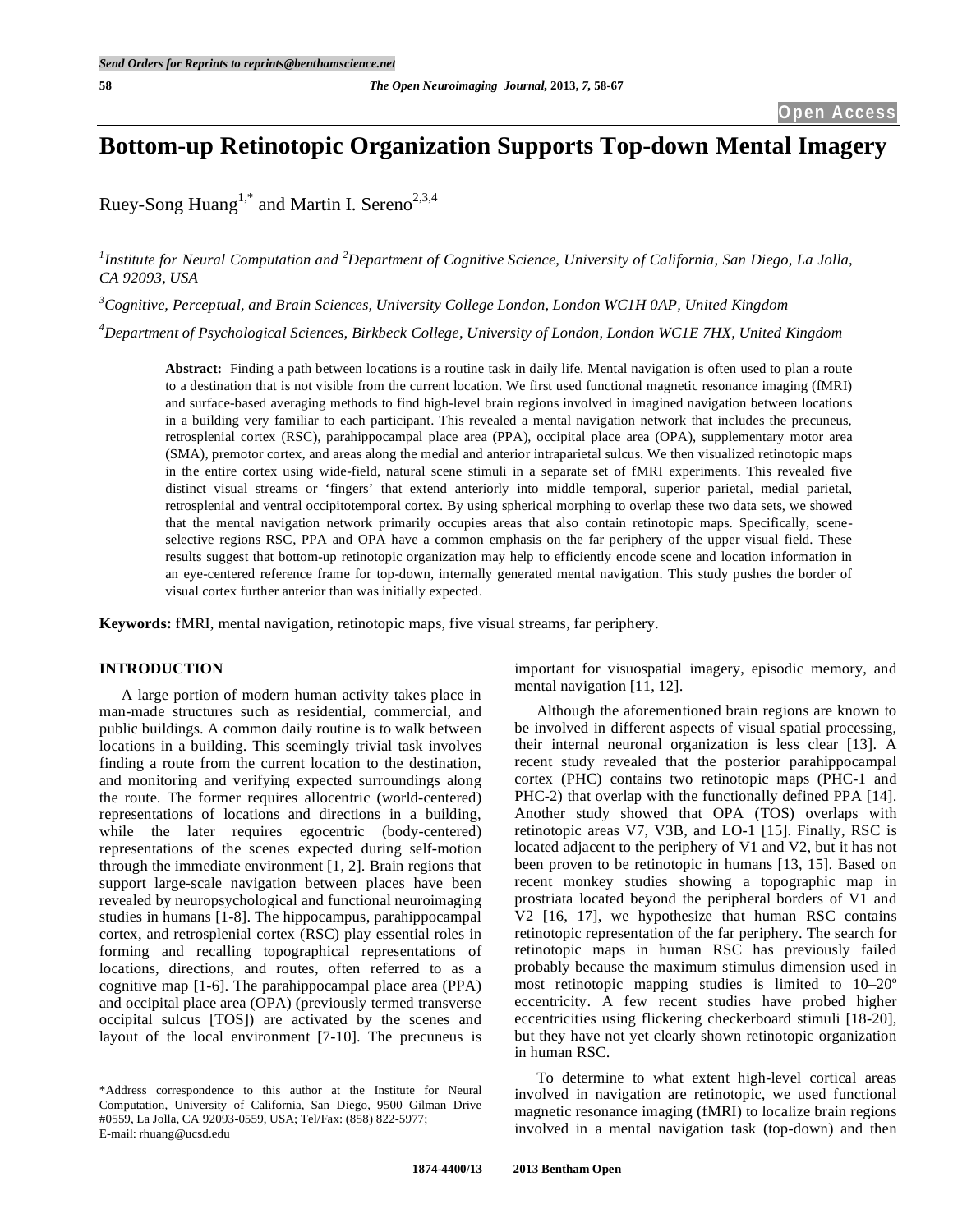

**Fig. (1).** Imagined navigation in a building. (**A**) A schematic (not drawn to scale) of the second floor in the Cognitive Science Building at UCSD. The thick black trajectory indicates a route between a lab space and a restroom. (**B**) and (**C**) Sample scenes at locations B (hallway) and C (restroom) on the map in (A).

used wide-field natural scene stimuli to determine whether these regions are organized retinotopically (bottom-up). Mental imagery is often used to plan a route to a destination that is not visible from the current location [21-23] so we scanned subjects while they periodically imagined walking to out-of-sight goal locations from a current resting location in a familiar building. Then in retinotopic mapping experiments, subjects were scanned while they directly viewed wide-field videos of natural scenes masked in a rotating wedge or in an expanding (or contracting) ring. High resolution surface-based group-averaging methods (spherical morphing driven by a sulcus measure) were used to obtain average activation maps for each experiment and then to precisely overlay the results of the two experiments on a single cortical surface. Retinotopic organization was then analyzed in surface-based regions of interests (sROIs) selected from the imagined navigation experiment, including RSC, PPA, OPA, precuneus, and posterior parietal cortex.

## **MATERIALS AND METHODOLOGY**

#### **Subjects**

A total of thirty healthy subjects (14 males, 16 females; 19–48 years old; mean =  $26.2$ , SD = 7.2) with normal or corrected-to-normal vision participated in this study. Ten subjects participated in the imagined navigation experiment. Twenty-four subjects participated in retinotopic mapping experiments. Four subjects participated in both. All subjects gave informed consent according to protocols approved by the Human Research Protections Program at the University of California, San Diego (UCSD).

## **Imagined Navigation Experiment**

To localize brain regions involved in mental navigation, ten subjects (7 males, 3 females) who had occupied lab and office spaces for more than a year in the Cognitive Science Building (CSB) at UCSD participated in an imagined navigation experiment. Each subject participated in four 256 s scans of a two-condition block-design paradigm, which compared 16 s of imagined navigation from a current resting location to a target location in CSB (e.g., 'walk to restroom' from their respective labs) with 16 s of imagined rest at the target location (e.g., 'stay at restroom') (Fig. **1**). This simple task has been shown to effectively activate brain regions that play important roles in navigation [21-23]. A 2-s verbal instruction was delivered at the beginning of each 16-s block. Subjects closed their eyes in complete darkness and listened to verbal instructions via MR-compatible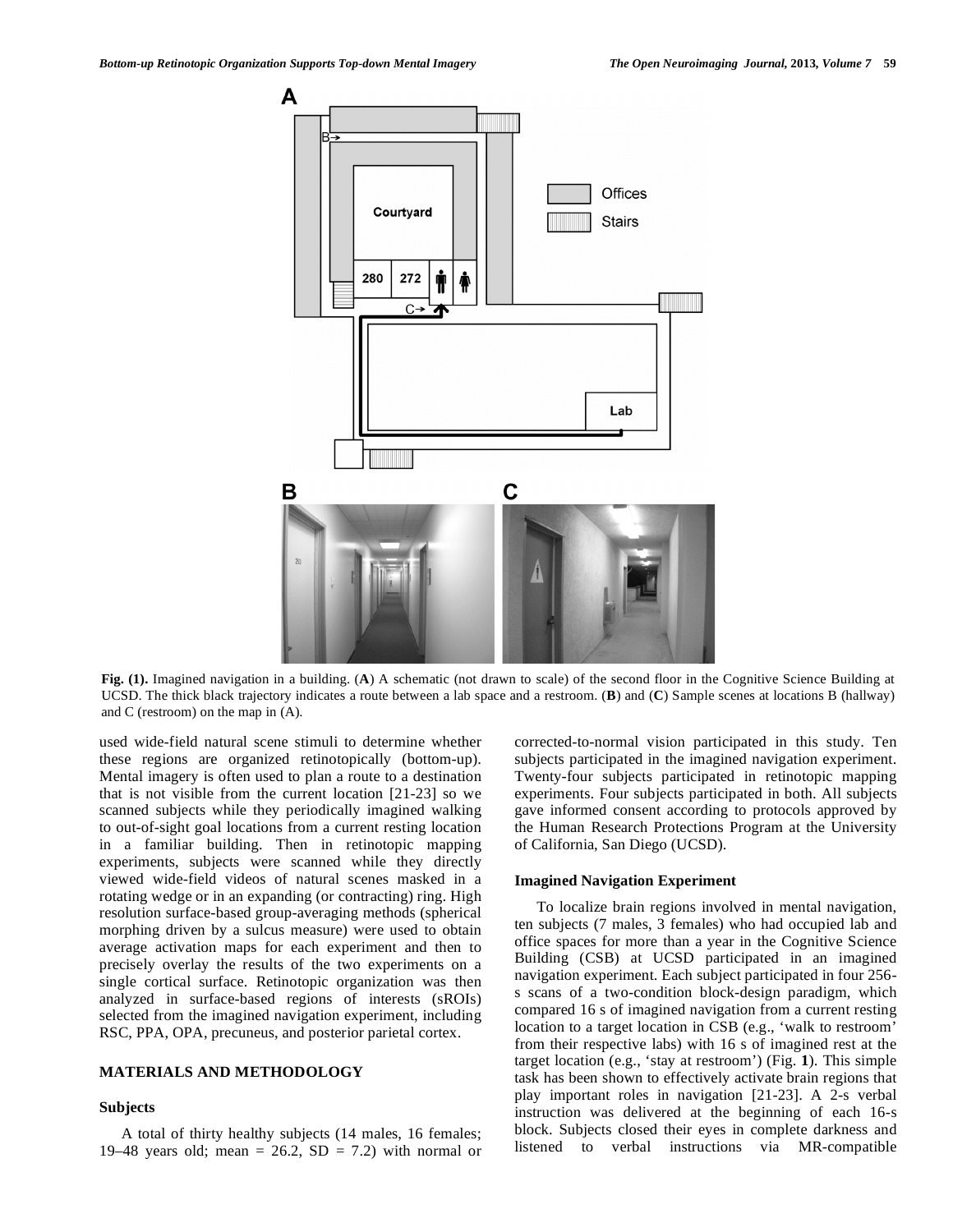

**Fig. (2).** Wide-field natural scene stimuli. **(A)** Creating stimuli for polar angle mapping. A frame is scaled to and masked by a rotating wedge. The picture (by R.-S.H.) is replaced by continuous video during fMRI experiments. **(B)** Example of resulting polar-angle stimuli. **(C)** Creating stimuli for eccentricity mapping. A frame is scaled to the outer perimeter and masked by an expanding ring. **(D)** Example of resulting eccentricity stimuli. **(E)** Time course of visible range (VR) of the expanding ring. Horizontal dashed lines indicate the extent of stimuli  $(-2^{\circ}-40.7^{\circ})$ . The vertical line indicates the time when the ring reaches the maximum eccentricity and starts to disappear.

headphones (Resonance Technology, Northridge, CA, USA). Nine familiar locations (mailbox room, courtyard, kitchen, restroom, room 003, room 180, room 272, 'my lab,' and 'my office') distributed across three floors of the building were randomized within and across scans. To ensure that subjects had an accurate cognitive map of the building, they were given a few pairs of current-target locations and were asked to verbally report both the route taken and scenes encountered along the route before they entered the MRI scanner. The next target location was always different from the current location. Subjects were informed that they were in their respective offices (initial location) when a new scan started. To avoid idling during periods of imagined navigation, subjects were asked to take a longer route to maintain an active status of self-motion if the direct distance between two locations was too short and took significantly less than 14 s. On debriefing, subjects reported that an alternate route was only very rarely required.

### **Retinotopic Mapping Experiments**

Twenty-four subjects (11 males, 13 females) participated in six 512-s scans while they watched wide-field, natural scene videos [24-27] (episodes of the television series Xena: Warrior Princess, Universal Studios, CA, USA) masked in a rotating wedge (45º angle) or an expanding (or contracting) ring (Fig. **2**). The paradigms and stimuli were similar to those used in previous retinotopic mapping studies [28]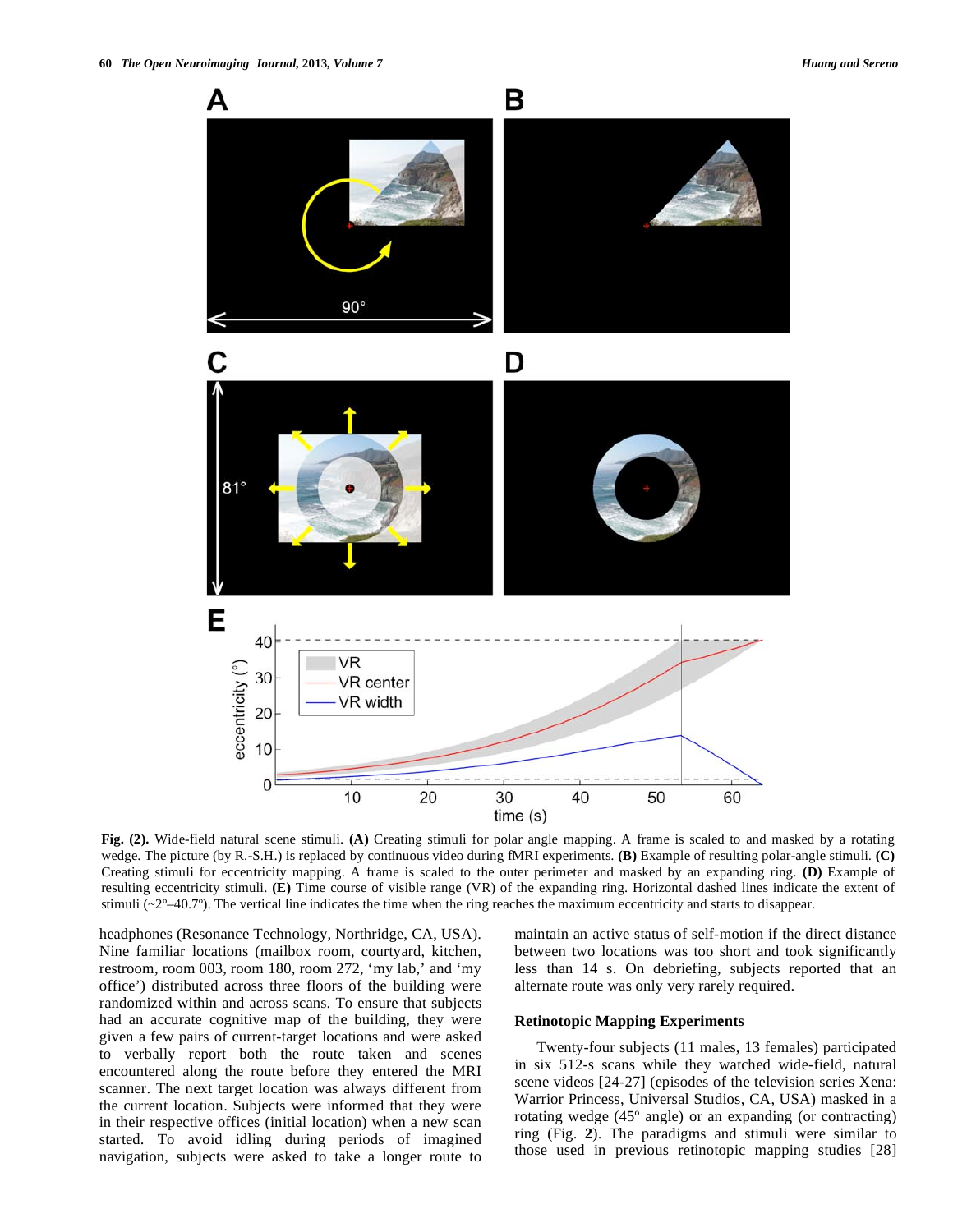except that the flickering checkerboard patterns were replaced with live videos in this study. The rationales for using wide-field moving natural scene stimuli as opposed to checkerboards are: (1) natural stimuli are more likely to attract attention, (2) their complex content more effectively activates both low- and high-level visual areas, and (3) television cameras fixate, pan, and track movements in a manner that closely approximates ego-centric views during real-life navigation. Real-time stimuli were generated on an SGI  $O<sub>2</sub>$  workstation (Silicon Graphics Inc., Fremont, CA) with an analog video input card. In-house OpenGL programs (by M.I.S.) using SGI's C++ VideoKit took live-feed 60-Hz NTSC (National Television System Committee) input frames from a VHS tape player to generate the masked videos. In four polar-angle scans, the wedge rotated around a central fixation cross at a 64-s period (8 cycles/scan), with two scans in the counterclockwise direction and two in the clockwise direction. In one of two eccentricity scans the ring expanded exponentially from the parafoveal region  $(-2)$  to the far periphery (40.7º) in each 64-s period, and it contracted in the opposite direction in the other scan (Fig. **2E**). Subjects listened (through ear plugs) to continuous soundtracks of the video *via* MR-compatible headphones (Resonance Technology, Northridge, CA) and they were required to fixate at a central cross, attend to the masked videos, and attempt to follow the story during each scan.

Subjects lay supine over a thin layer of padding on the scanner bed with their heads tilted forward (~30º) by foam pads so that they could directly view the stimuli on a screen without a mirror. Additional foam padding was inserted into the head coil to minimize head movements. A semicircular back-projection screen (by R.-S.H.) was designed to take up the entire space between the ceiling of the scanner bore and the subject's chest. Subjects were instructed to attach the screen to the ceiling with Velcro after they were placed at the center of the scanner. Subjects adjusted the screen to a distance of ~12.5 cm (measured by a tape ruler) in front of their eyes so that they could comfortably fixate and focus on the central fixation cross without blurring or double vision. Stimuli were projected from the console room through a wave guide onto a  $\approx 25 \times 21$  cm<sup>2</sup> screen using an XGA (1024×768 pixels) video projector (NEC, Japan) whose standard lens had been replaced with a 7.38–12.3 foot focal length XtraBright zoom lens (Buhl Optical, Pittsburgh, PA). The direct-view setup resulted in a field-of-view (FOV) of  $\sim 90 \times 81.4$ <sup>o</sup> ( $\sim 45$ <sup>o</sup> horizontal×40.7<sup>o</sup> vertical eccentricity).

#### **Image Acquisition**

Subjects were scanned with 8-channel head coils in 3-T GE MRI scanners in the Center for Functional MRI at UCSD. Functional images were acquired in multiple 256-s or 512-s scans with the following parameters: single-shot echo-planar images; flip angle =  $90^\circ$ ; TE = 30 ms; TR = 2000 ms; FOV = 20 cm; voxel size =  $3.125 \times 3.125$  mm<sup>2</sup> inplane; slice thickness  $= 3.5 - 4.0$  mm; number of axial slices  $=$ 31; matrix =  $64 \times 64$ ; 128 or 256 repetitions (TR) per scan (after discarding four dummy TRs). An alignment scan (FSPGR; FOV = 25.6 cm; voxel size =  $1 \times 1 \times 1.3$  mm<sup>3</sup>; matrix  $= 256 \times 256$ ; 106 axial slices) was acquired with the same block center and orientation as the functional images. In a different session, two sets of structural images (FSPGR;

FOV = 25.6 cm; voxel size =  $1 \times 1 \times 1$  mm<sup>3</sup>; matrix = 256×256; 160–170 axial slices) were acquired and averaged to make cortical surface reconstructions using FreeSurfer [29, 30].

### **Data Analysis**

For each session, functional images were motioncorrected and registered to a single functional reference volume using the 3dvolreg tool of AFNI package (available at http://afni.nimh.nih.gov/afni). Functional images were then registered with each subject's cortical surfaces using a transformation matrix initially obtained by registering the alignment scan to the surface-reconstruction scans, and then manually adjusting it for an exact functional/structural overlay (especially critical for surface-based methods). Voxel-wise time averages were obtained across four scans of the imagined navigation experiment and across scans with stimuli moving in the same direction for the retinotopic mapping experiment (after time-reversing clockwise-rotation and contracting-ring scans). Standard 'phase-encoded' analysis methods were applied to retinotopic mapping data [26-28]. A Fourier spectrum was computed for each voxel after removing the linear trends of its time course. A firstlevel F-ratio statistic was computed by comparing the power at the stimulus frequency (8 cycles/scan) to the average power at the remaining frequencies (excluding the ultra-low frequencies and harmonics) in the Fourier spectrum. A firstlevel p-value was then estimated by considering the degrees of freedom (df) of signal (df = 2) and noise (df =  $102$  for 128 TRs;  $df = 230$  for 256 TRs) in each F-ratio.

To obtain cross-subject average activation maps, individual subject surfaces were first morphed into alignment with an icosahedral target [30]. This generates a higher resolution cross-subject alignment for the cortex than the conventional 3-D Talairach averaging methods do. The morphed surface was then used to sample individual surfacebased statistics into a common spherical coordinate system using the mri surf2surf tool of FreeSurfer. At each vertex, complex-valued data was vector-averaged across subjects. Each vector-averaged complex number was then backsampled onto the corresponding vertices of a representative cortical surface using FreeSurfer (Figs. **3**, **4**) [31-35]. A twotailed t-test was used to assess if the group average amplitude was significantly different from zero (no signal). Finally, surface-based cluster exclusion methods were used to correct for multiple comparisons of statistics on the average sphere [32-34].

## **Retinotopic Organization in Selected sROIs**

Five surface-based regions of interests (sROIs) including RSC, PPA, OPA, precuneus (PCu), and anterior intraparietal sulcus (aIPS) were selected from the average activation map of the imagined navigation experiment (Fig. **3**). In each sROI, the percentage of vertices showing significant activations (p<0.05, cluster corrected) on both polar-angle and eccentricity group-average maps was measured on the cortical surface (Fig. **4**). The visual field representation [14] at each vertex was estimated by combining the corresponding complex numbers from polar-angle and eccentricity maps into polar coordinates for the estimated local receptive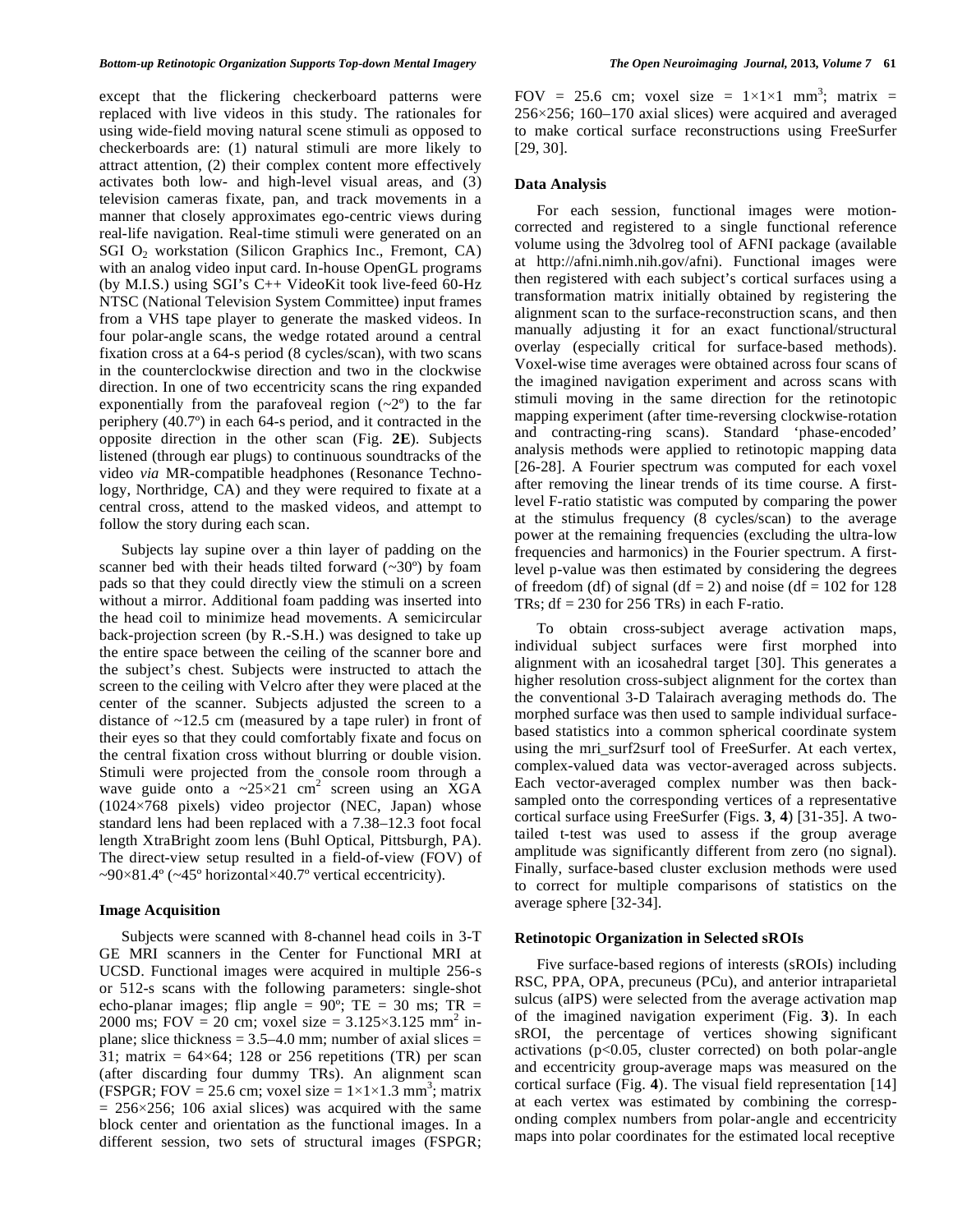

**Fig. (3).** Average activation maps of imagined navigation (Imag-Nav) and imagined rest (Imag-Rest). Activations were rendered with three statistical levels at  $F_{(2,102)} = 4.8$ , p<0.01;  $F_{(2,102)} = 7.4$ , p<0.001; and  $F_{(2,102)} = 10.1$ , p<0.0001; all masked by t<sub>(9)</sub> = 2.26, p<0.05, cluster corrected. See Table **1** for Talairach coordinates of ROI peaks. Abbreviations: LH/RH, left/right hemispheres; CS, central sulcus; PCS, postcentral sulcus; IPS, intraparietal sulcus; POS, parieto-occipital sulcus; PMd/PMv, dorsal/ventral premotor; SMG, supramarginal gyrus; aPCu, anterior precuneus. Other abbreviations as in text.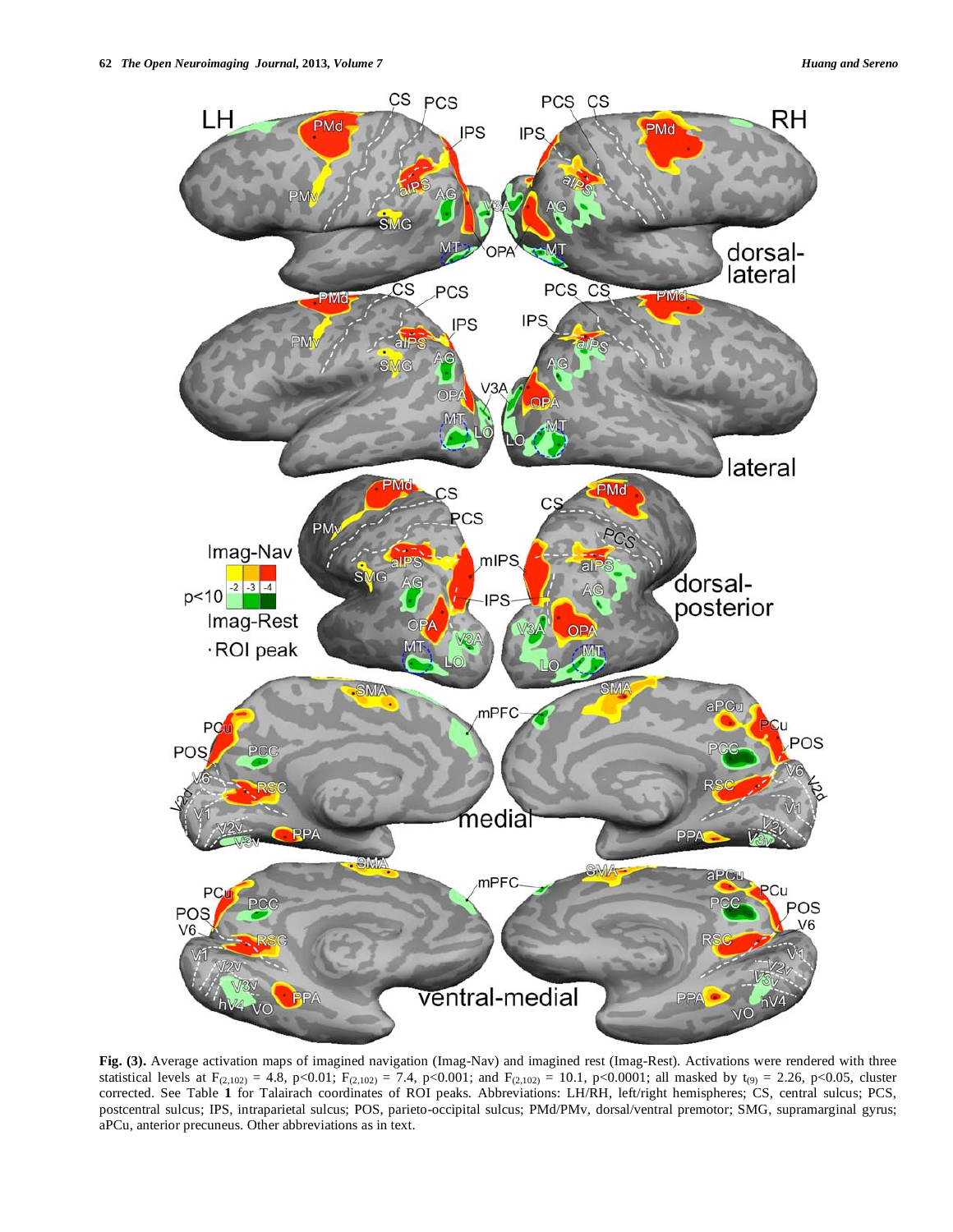

**Fig. (4).** Mental navigation network overlaps with retinotopic maps. **(A)** Average polar-angle map. The dashed circle in anterior precuneus indicates a complete retinotopic map. **(B)** Average eccentricity map. Both maps were rendered at  $F_{(2,230)} = 3.04$ , p<0.05 and masked by t<sub>(23)</sub> = 2.07, p<0.05, cluster corrected. Yellow contours indicate regions activated during imagined navigation in Fig. (3) (F<sub>(2,102)</sub> = 4.82, p<0.01; masked by  $t_{(9)} = 2.26$ , p<0.05, cluster corrected). The numbers in bold type indicate visual streams mentioned in text.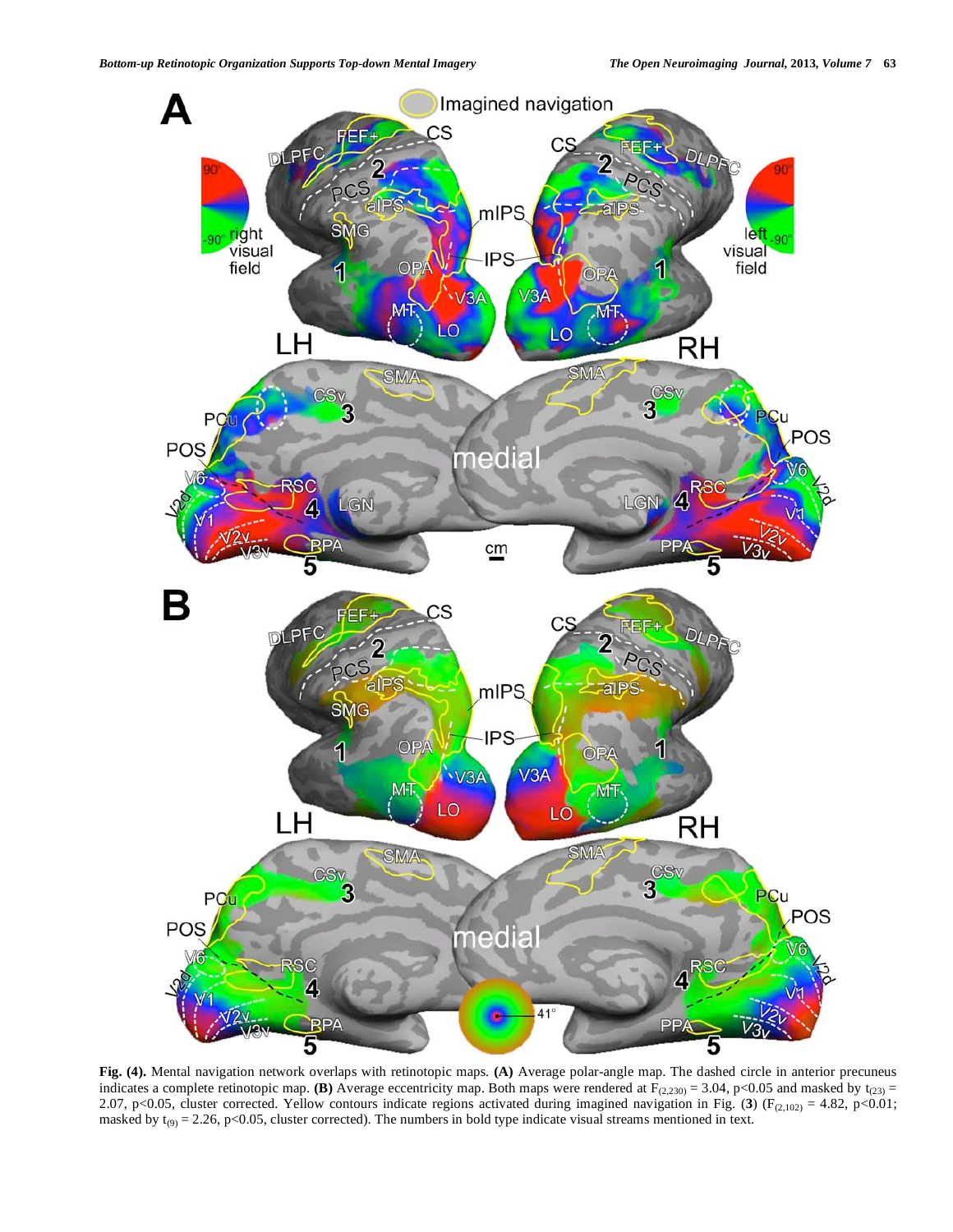

**Fig. (5).** Retinotopic organization in mental navigation network. Each polar plot shows the distribution of combined polar-angle and eccentricity representations in each sROI in Fig. (**3**) (for quantitative measures, see Tables **1**, **2**). Red/blue dots, right/left hemispheres; Black circles, cluster centers.

| sROIs            |                  | Left hemisphere |               |                      | <b>Right hemisphere</b> |                 |               |                           |
|------------------|------------------|-----------------|---------------|----------------------|-------------------------|-----------------|---------------|---------------------------|
|                  | (x, y, z)        | <b>Vertices</b> | $F_{(2,102)}$ | $\mathbf{p}$         | (x, y, z)               | <b>Vertices</b> | $F_{(2,102)}$ | $\mathbf{p}$              |
| mIPS/PCu         | $(-12, -83, 49)$ | 3484            | 17.6          | $2.7 \times 10^{-7}$ | $(16, -74, 47)$         | 3419            | 14.9          | $2.2\times10^{\text{-}6}$ |
| PMd              | $(-19, 1, 44)$   | 2845            | 16.1          | $8.6 \times 10^{-7}$ | (34, 4, 48)             | 3184            |               | $4.4 \times 10^{-6}$      |
| <b>OPA</b>       | $(-32, -87, 28)$ | 1297            | 14.9          | $2.1 \times 10^{-6}$ | $(39, -83, 26)$         | 1880            | 13.3          | $7.1 \times 10^{-6}$      |
| aIPS             | $(-28, -46, 36)$ | 1627            | 13.5          | $6.1 \times 10^{-6}$ | $(41, -42, 35)$         | 1265            |               | $3.6 \times 10^{-4}$      |
| <b>PPA</b>       | $(-32, -43, -5)$ | 537             | 11.3          | $3.8 \times 10^{-5}$ | $(37, -42, -9)$         | 360             |               | $1.1 \times 10^{-3}$      |
| <b>RSC</b>       | $(-19, -55, 14)$ | 1303            | 10.3          | $8.2 \times 10^{-5}$ | $(21, -57, 20)$         | 1037            |               | $5.3 \times 10^{-7}$      |
| aPCu             |                  |                 |               |                      | $(7, -45, 45)$          | 283             | 8.4           | $4.1 \times 10^{-4}$      |
| <b>SMA</b>       | $(-6, 0, 51)$    | 548             | 6.8           | $1.7 \times 10^{-3}$ | (7, 4, 48)              | 1108            | 7.2           | $1.2 \times 10^{-3}$      |
| $SMA*$           | $(-6, 16, 41)$   |                 |               |                      |                         |                 |               |                           |
| <b>SMG</b>       | $(-61, -31, 44)$ | 581             | 6.0           | $3.4 \times 10^{-3}$ |                         |                 |               |                           |
|                  |                  |                 |               |                      |                         |                 |               |                           |
| AG               | $(-34, -60, 34)$ | 571             | 6.9           | $1.5 \times 10^{-3}$ | $(47, -56, 34)$         | 385             | 6.1           | $3.2 \times 10^{-3}$      |
| MT               | $(-45, -79, 1)$  | 825             | 6.5           | $2.1 \times 10^{-3}$ | $(50, -69, -6)$         | 1244            | 6.6           | $2.0 \times 10^{-3}$      |
| $MT^*$           |                  |                 |               |                      | $(48, -77, 1)$          |                 |               |                           |
| <b>PCC</b>       | $(-6, -53, 26)$  | 294             | 6.2           | $2.8 \times 10^{-3}$ | $(8, -51, 25)$          | 593             | 9.2           | $2.1 \times 10^{-4}$      |
| V <sub>3</sub> A | $(-28, -96, 19)$ | 808             | 6.0           | $3.3 \times 10^{-3}$ | $(32, -84, 21)$         | 1221            | 6.0           | $3.3 \times 10^{-3}$      |
| mPFC             | $(-4, 60, 19)$   | 577             | 5.6           | $5.1 \times 10^{-3}$ | (5, 50, 36)             | 417             | 7.2           | $1.2 \times 10^{-3}$      |

**Table 1. Statistical Significance and Talairach Coordinates of ROI Peaks in Imagined Navigation Experiment**

Note: The F-statistic values were averaged across vertices within the contour of p<0.01 in each sROI. The first and second sections indicate sROIs with activation and deactivation, respectively. \* indicates the second peak

field center (Fig. **5**). The center (mean) and standard deviation of each cluster of contralateral hemifield representation on the polar plot were then estimated for each hemisphere.

# **RESULTS**

### **Imagined Navigation and Rest**

Imagined navigation between familiar locations in a building activated a network of cortical regions bilaterally on the group average map  $(N = 10; Fig. 3, Table 1)$ , including the dorsal premotor cortex (PMd), supplementary motor area (SMA), anterior intraparietal sulcus (aIPS), medial intraparietal sulcus (mIPS) extending into the precuneus (PCu), OPA, posterior and anterior banks of parieto-occipital sulcus (POS) into RSC, and PPA in the collateral sulcus. These brain regions are largely consistent with the results in other neuroimaging studies of mental navigation on realworld routes [6, 21-23].

Several cortical regions were activated while the subject imagined resting at target locations (green regions in Fig. **3**). An equivalent interpretation is that they were 'deactivated' by imagined navigation. These regions include the posterior cingulate cortex (PCC), angular gyrus (AG), and medial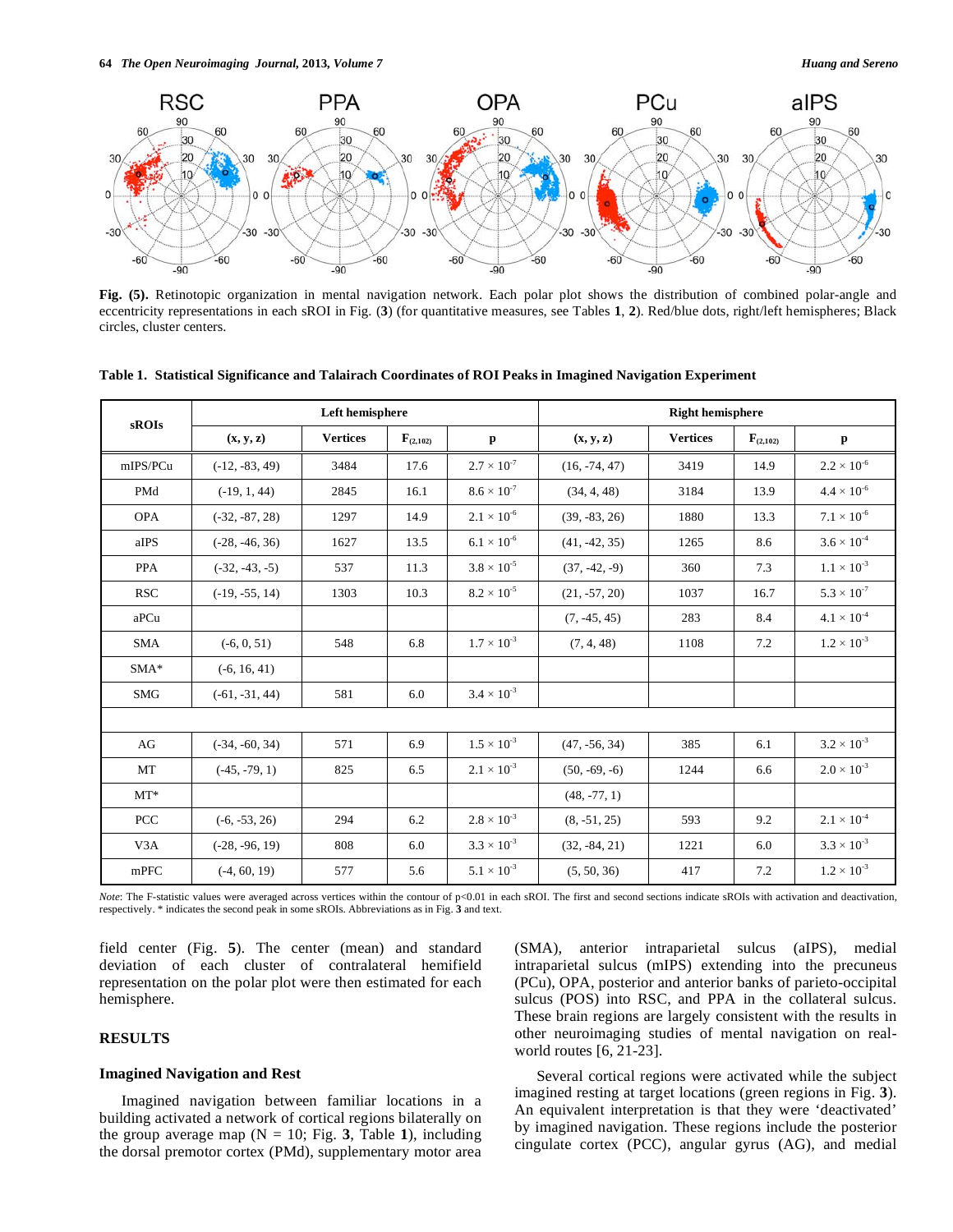| sROIs      |                 | Left hemisphere |                                             | <b>Right hemisphere</b>                      |                 |               |                                             |                                              |
|------------|-----------------|-----------------|---------------------------------------------|----------------------------------------------|-----------------|---------------|---------------------------------------------|----------------------------------------------|
|            | <b>Vertices</b> | $\frac{0}{0}$   | Polar angle<br>(mean $\pm$ s.d. $\degree$ ) | Eccentricity<br>(mean $\pm$ s.d. $\degree$ ) | <b>Vertices</b> | $\frac{0}{0}$ | Polar angle<br>(mean $\pm$ s.d. $\degree$ ) | Eccentricity<br>(mean $\pm$ s.d. $\degree$ ) |
| <b>RSC</b> | 1303            | 70.5            | $27.8 + 9.4$                                | $29.4 + 3.4$                                 | 1037            | 47.7          | $27.0 + 16.8$                               | $28.0 \pm 3.8$                               |
| <b>PPA</b> | 537             | 48.8            | $29.6 + 5.1$                                | $23.6 + 1.9$                                 | 360             | 35.6          | $25.6 \pm 9.9$                              | $28.1 \pm 4.7$                               |
| <b>OPA</b> | 1297            | 83.8            | $21.6 \pm 14.0$                             | $29.8 + 4.3$                                 | 1880            | 51.9          | $18.0 + 25.2$                               | $30.2 \pm 4.8$                               |
| PCu        | 1420            | 89.4            | $-4.7 + 7.1$                                | $28.7 + 2.9$                                 | 1823            | 97.1          | $-9.1 + 13.3$                               | $29.3 + 2.8$                                 |
| aIPS       | 1627            | 37.5            | $-11.1 \pm 9.6$                             | $34.0 \pm 1.6$                               | 1265            | 34.4          | $-28.1 \pm 11.1$                            | $34.9 \pm 0.9$                               |

**Table 2. Retinotopic Organization in Selected sROIs of the Mental Navigation Network.**

*Note*: For each sROI, the percentage indicates vertices activated on both polar-angle and eccentricity maps. For the purpose of these measurements, PCu refers only to the posterior precuneus region (yellow contour) visible on the medial wall in Fig. **4**. s.d., standard deviation.

prefrontal cortex (mPFC), which overlap with a subset of the default mode network [25, 36]. Additional regions activated during imagined rest (or equivalently, deactivated by imagined navigation) include areas V3A, lateral occipital (LO) cortex, middle temporal (MT) area, and an area overlapping with V3v, hV4, and ventral occipital (VO) area on the ventral surface.

## **Five Visual Streams**

Group-average retinotopic maps  $(N = 24)$  of polar-angle and eccentricity representations are rendered on the same subject's cortical surfaces as in Fig. (**3**). Fig. (**4**) shows that retinotopic maps branch out anteriorly from the occipital pole into five visual streams: (1) one extends through area MT into the superior temporal sulcus and reaches the posterior lateral sulcus, (2) one stretches along the intraparietal sulcus and arrives at the superior part of the postcentral sulcus near VIP+ [26], (3) one spreads across the POS into the medial posterior parietal cortex and precuneus, ending at the cingulate sulcus visual (CSv) area [37], (4) one runs across the POS into RSC at the isthmus of cingulate gyrus (iCG) and continues to the edge of cortex just under the splenium of the corpus callosum (the discontinuous patch of retinotopic activation in the thalamus includes the pulvinar and the lateral geniculate nucleus [LGN] [38]), and finally, (5) one follows the collateral sulcus and fusiform gyrus into the ventral occipitotemporal lobe. A disconnected set of retinotopic maps, including the frontal eye fields (FEF+) and dorsal lateral prefrontal cortex (DLPFC) [32, 34, 39], is found in the frontal cortex. By overlaying contours of brain regions activated by imagined navigation (Fig. **3**) on retinotopic maps (Fig. **4**), it is obvious that the mental navigation network largely overlaps with higher-level retinotopic areas.

# **Retinotopic Organization in Mental Navigation Network sROIs**

Fig. (**5**) shows distributions of visual hemifield representations in five selected surface-based ROIs defined in the imagined navigation experiment. Scene-selective regions including RSC, PPA, and OPA show varying degrees of overlap with retinotopic areas that have a common emphasis on the far periphery of the upper visual field (Table **2**). Two other higher-level sROIs, aIPS and PCu, overlap with retinotopic areas predominantly representing

the horizontal to lower visual field of the far periphery. Finally, the mental navigation network overlaps with multiple retinotopic areas along the medial/posterior intraparietal sulcus and in frontal eye fields that are known to play important roles in visual spatial attention [32, 34, 35, 39]. This last set of areas contains representations of most of the visual field.

### **DISCUSSION**

For many years, it was assumed that retinotopic organization is limited to the lower-level visual cortex, and that regions involved in higher-level cognitive functions are somehow more diffused or not topographically organized. Recent neuroimaging studies have begun to reveal retinotopic maps in the frontal, posterior parietal, middle temporal, and ventral occipitotemporal cortex in humans [14, 32, 34, 35, 39-41]. However, it has been unclear whether retinotopic organization extends into medial brain regions that play important roles in higher-level visual spatial processing including mental imagery, episodic memory, scene processing, and spatial navigation [1-8, 11, 12]. Furthermore, retinotopic organization is a bottom-up, sensory-driven principle that requires external stimuli be presented at a specific location in the visual field in order to activate the corresponding patch on the cortical surface. In contrast, mental navigation is a top-down, cognitive-driven process that is not activated by external sensory stimulation. Interestingly, our results show that top-down and bottom-up processes coexist in higher-order brain regions, notably in RSC. The finding of retinotopic (eye-centered) organization in RSC is consistent with its functions in translating visual information between egocentric (viewer-centered) and allocentric (world-centered) reference frames [4, 5].

Results from previous studies have suggested that other scene-selective regions PPA and OPA are located within or adjacent to retinotopic areas [13-15]. In this study, we showed that RSC, PPA and OPA have a common emphasis on the far periphery of the upper visual field (Fig. **5**). The bias toward the upper peripheral visual field in PPA and OPA (TOS) is consistent with findings in the previous studies [14, 15, 42-44]. However, the current study differs from others in two ways. First, our results show RSC, PPA and OPA overlap with even more peripheral representations (~20–30º). Second, RSC, PPA and OPA were defined here by a mental navigation task without any external stimuli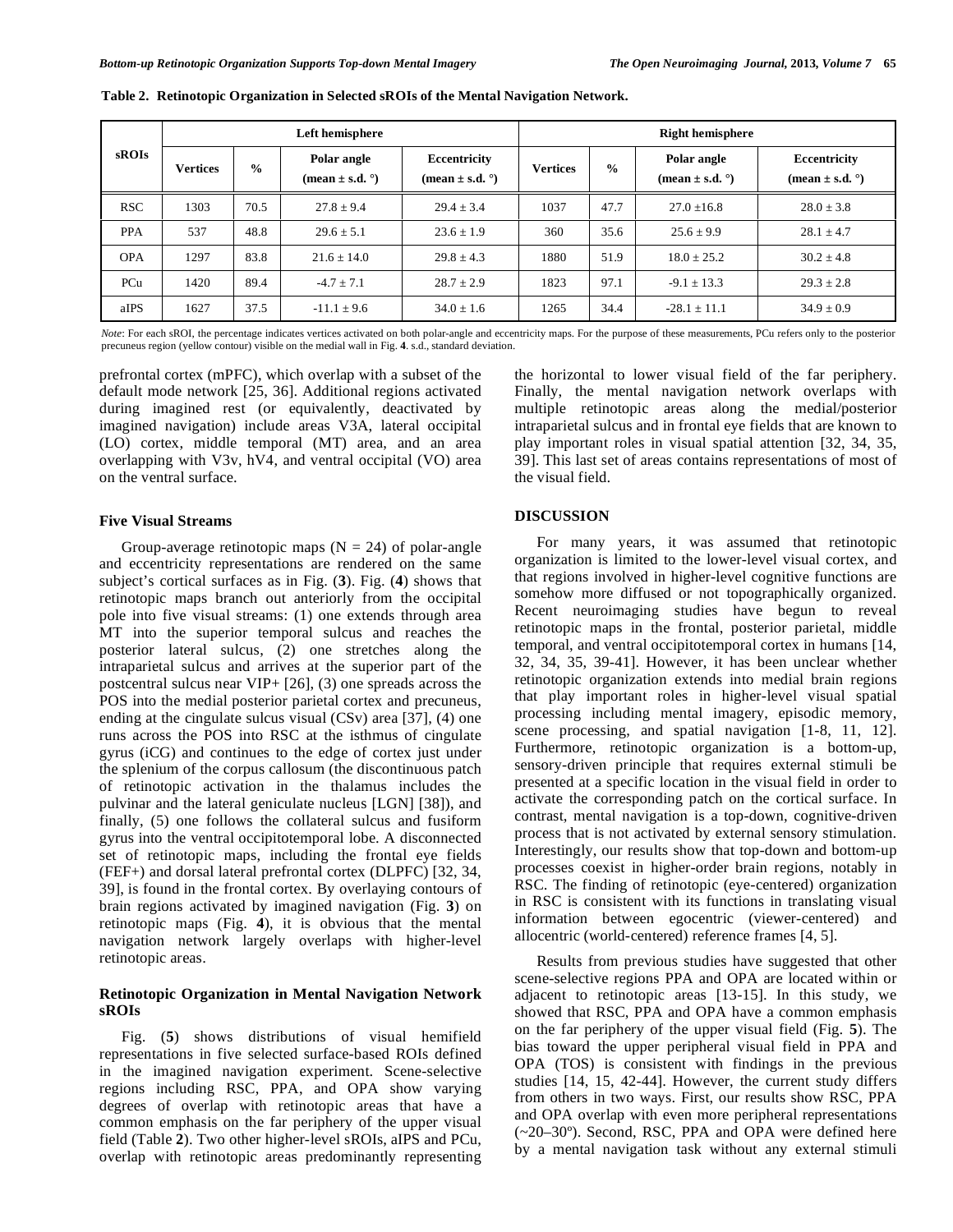(e.g., picture of scenes). This may explain why the PPA defined in this study only partially overlaps retinotopic areas (49% and 36% in the left and right hemispheres, respectively) at a location near PHC-2 (anterior part of PPA) activated by real scenes in a previous study [14]. Similarly, RSC and OPA defined in this study turned out to be mostly retinotopic. In fact, retinotopy extends beyond the navigation-defined sROI of RSC (Fig. **4**) into the isthmus of cingulate gyrus and reaches the edge of cortex just under the splenium of the corpus callosum. These results suggest that the bias toward upper, peripheral visual field representations in scene-selective regions may facilitate encoding of distant, above-horizon scenes (i.e., upper visual field) as well as immediate, surrounding structures (i.e., peripheral vision) during self-motion in large-scale environments. The concentration of retinotopy near the horizontal meridian in PCu (Fig. **5**) may reflect the involvement of this area with landmarks near the horizon. Further studies are required to investigate subdivisions (retinotopic and non-retinotopic) as well as the possible functional implications of the biased visual field representations we have found in these regions.

We found that intermediate retinotopic visual areas like V3A, LO, MT, V3v, and hV4 were actually inhibited during the active phase of the imagined navigation task. Since it is likely that higher level retinotopic visual areas in superior and medial parietal cortex as well as PPA, RSC, and OPA receive input from these intermediate areas (based on nonhuman primate data), it appears that the brain actively suppresses them in the process of generating intrinsic activity in higher level areas, perhaps to avoid interference from bottom-up noise in areas normally strongly modulated by real external stimuli.

The visual system has traditionally been divided into two streams [45, 46]. The dorsal stream that processes information of object location and motion is also known as the 'where' or 'how' pathway. The ventral stream that plays an important role in pattern recognition (e.g., objects, faces, and scenes) is often labeled as the 'what' pathway. Alternative models hypothesize that each stream might be further subdivided functionally and anatomically [4, 47]. Here, we propose a five-stream hypothesis for the human visual system. As shown in our retinotopic maps, the dorsal stream can be further divided into three sub-streams. The middle temporal stream (#1 in Fig. **4**) that extends into the superior temporal sulcus and then posterior lateral sulcus is specialized in local, structural, and biological motion. The superior parietal stream (#2 in Fig. **4**) that extends into the anterior intraparietal sulcus and postcentral sulcus is important for encoding object locations in multiple reference frames and for visually guided actions in peripersonal space. These two streams are separated by the angular gyrus, a part of the default-mode network, in humans. The medial parietal stream (#3 in Fig. **4**) that extends into the superior precuneus ending at the cingulate sulcus is involved in top-down mental imagery and contains bottom-up retinotopic maps (including a complete map of the contralateral hemifield as indicated by dashed circles on the medial wall in Fig. (**4**). The ventral stream can be further divided into two substreams. The retrosplenial stream (#4 in Fig. **4**) that extends into the isthmus of cingulate gyrus plays important roles in spatial navigation and peripheral vision. This stream is separated from the medial parietal (superior precuneus) stream by PCC, another part of the default-mode network. The ventral occipitotemporal stream (#5 in Fig. **4**) that extends into the fusiform gyrus is known to respond to objects, faces, and large-scale scenes. Among these five streams, the medial streams (#3 and #4 in Fig. **4**) are less clear and future studies are required to investigate detailed retinotopic and functional organization in these regions.

# **CONCLUSION**

We show that retinotopic organization branches into five visual streams distributed across the caudal half of the cortical surface. These streams extend into higher-order brain regions that are involved in cognitive functions including mental navigation. This suggests that retinotopy persists as the fundamental organizing principle throughout most of the broadly-defined visual cortex in humans.

## **CONFLICT OF INTEREST**

None declared.

## **ACKNOWLEDGEMENTS**

This study was supported by a grant (R01 MH081990) from the National Institute of Mental Health, USA, and a Royal Society Wolfson Research Merit Award, UK (M.I.S.). We thank Donald J. Hagler Jr. for developing surface-based group averaging methods, Ying C. Wu for recording verbal instructions, and Katie L. Holstein for help with the manuscript and illustrations.

# **REFERENCES**

- [1] Maguire EA, Burgess N, Donnett JG, Frackowiak RS, Frith CD, O'Keefe J. Knowing where and getting there: a human navigation network. Science 1998; 280(5365): 921-4.
- [2] Aguirre GK, Zarahn ED, Esposito M. Neural components of topographical representation. Proc Natl Acad Sci USA 1998; 95(3): 839-46.
- [3] Maguire EA. The retrosplenial contribution to human navigation: a review of lesion and neuroimaging findings. Scand J Psychol 2001;  $42(3) \cdot 225 - 38$
- [4] Epstein RA. Parahippocampal and retrosplenial contributions to human spatial navigation. Trends Cogn Sci 2008; 12(10): 388-96.
- [5] Vann SD, Aggleton JP, Maguire EA. What does the retrosplenial cortex do? Nat Rev Neurosci 2009; 10(11): 792-802.
- [6] Schinazi VR, Epstein RA. Neural correlates of real-world route learning. Neuroimage 2010; 53(2): 725-35.
- [7] Epstein R, Kanwisher N. A cortical representation of the local visual environment. Nature 1998; 392(6676): 598-601.
- [8] Epstein R, Deyoe EA, Press DZ, Rosen AC, Kanwisher N. Neuropsychological evidence for a topographical learning mechanism in parahippocampal cortex. Cogn Neuropsychol 2001; 18(6): 481-508.
- [9] Dilks DD, Julian JB, Paunov AM, Kanwisher N. The occipital place area is causally and selectively involved in scene perception. J Neurosci 2013; 33(4): 1331-6a.
- [10] Grill-Spector K. The neural basis of object perception. Curr Opin Neurobiol 2003; 13(2): 159-66.
- [11] Cavanna AE, Trimble MR. The precuneus: a review of its functional anatomy and behavioural correlates. Brain 2006; 129(Pt 3): 564-83.
- [12] Margulies DS, Vincent JL, Kelly C, *et al*. Precuneus shares intrinsic functional architecture in humans and monkeys. Proc Natl Acad Sci USA 2009; 106(47): 20069-74.
- [13] Ward EJ, MacEvoy SP, Epstein RA. Eye-centered encoding of visual space in scene-selective regions. J Vis 2010; 10(14): 6.